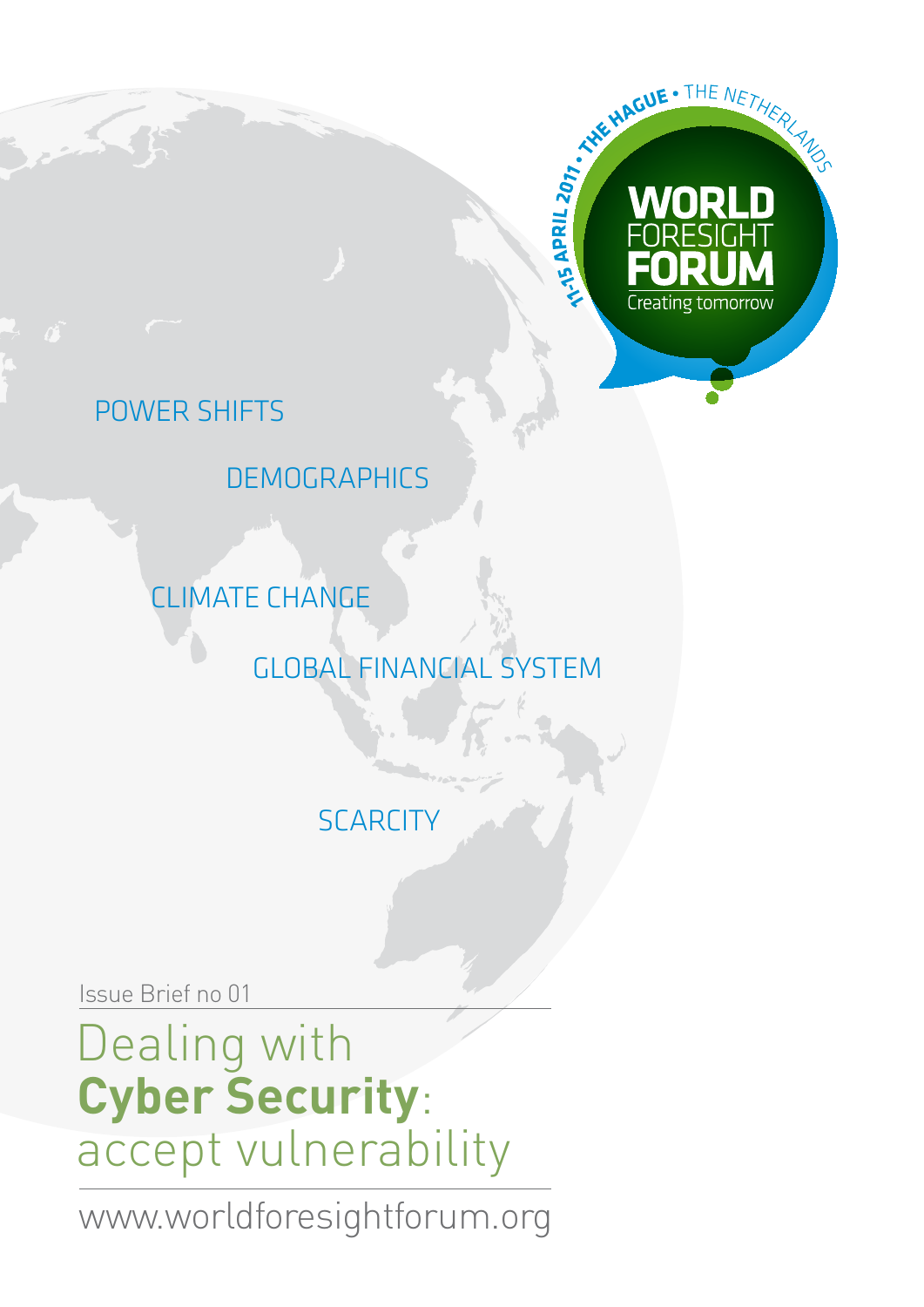

# **World Foresight Forum** Secure homelands for future generations

#### **Introduction**

By now, it is a truism to say that ICT technology is spreading rapidly. As growing economies like China, Brazil and India are nowhere near their full potential for ICT use, and even prominent western countries have not yet reached this limit (see figure 1), it is unlikely that this global trend is going to stagnate in the near future. It does, however, give rise to security challenges. The proliferation of ICT, especially in western societies, has increased dependence on digital systems. Information retrieval, online banking and digital process control systems are examples of processes that have been optimised through the use of ICT. The downside

to these improvements is that they have made societies vulnerable to cyber attacks. Given the ongoing spread of ICT, this vulnerability is likely to further increase in the short to medium term along with the subsequent potential impact of cyber attacks. An ominous glimpse of what might lie ahead was provided by supporters of WikiLeaks-founder, Julian Assange. In retaliation for Assange's arrest, a group of his supporters launched Operation Payback, a series of cyber attacks on websites of the Swedish government, which had issued a warrant for Assange's arrest, and MasterCard and Visa, which refused to transfer donations to WikiLeaks.



### the exploding internet 2008

Data source: http://www.newscientist.com/gallery/mg20227061900-exploring-the-exploding-internet/8

Figure 1: The exploding internet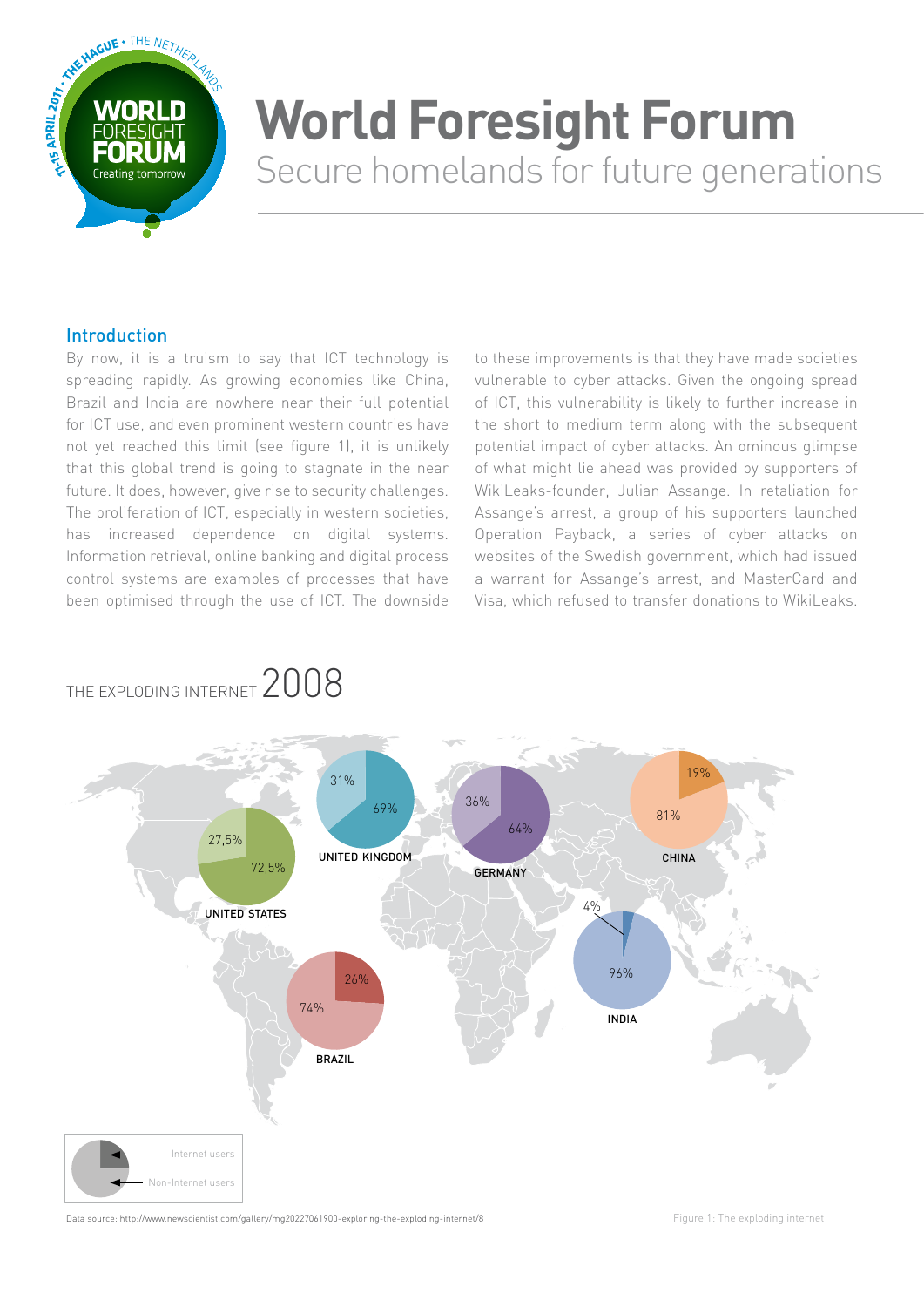This Issue Brief considers the most disturbing cyber threats, namely those coming from actors who attempt to cause social disruption by launching attacks on ICT infrastructure. The actors may vary from hackers to cyber-activists and from terrorists to even state actors. The instinctive reaction to this threat might well be to increase the security of all ICT-dependent functions, but individuals, organisations, businesses and governments would be wise to accept vulnerability to some extent and focus on the resilience and recovery of their ICTinfrastructures. Given the anonymity of cyber attackers, that may be the only viable option.

As full security of ICT systems is impossible, cyber security policies should no longer focus predominantly on protective measures, but should put more effort into restoring a state of normalcy after an attack has taken place.

#### Cyber attacks and 'hacktivism'

Cyber attacks can be launched for many reasons. Some cyber attacks serve propaganda purposes, like the attacks on Georgian media websites during the 2008 Ossetia War, when the usual contents of these websites were replaced with pictures comparing Georgian President Saakashvili to Hitler (see box 1). It is also possible that cyber attacks are intended to cause social disruption, for instance by paralyzing urban or national electricity grids or water supplies. In a purely military context, a cyber attack can affect the enemy's capacity to respond to a conventional attack, for example in the event of an attack against the enemy's communication system or reconnaissance equipment. The potential reasons as well as the potential perpetrators of cyber attacks are manifold.

Although cyber attacks are notoriously difficult to trace, several security services have mentioned China as one of the main culprits. The Dutch and the German security services did so in their annual reports and the British security service has warned top executives in the private sector about the threat of Chinese cyber attacks. However, the threat to cyber security does not emanate

#### Cyber attacks

- In April 2007, **Estonia** suffered a wave of 'denial-of-service' attacks, probably in retaliation for its intention to remove a Russian war monument. The websites of several media, government offices and banks were shut down. The attacks are widely believed to have been launched from Russia, but involvement of the Russian government has never been proven.
- In September 2010, the **Stuxnet worm** was used to sabotage one of Iran's nuclear enrichment facilities. The impact is unclear, but Iranian officials allegedly admitted "serious damage that caused damage and disablement". The origins of the Stuxnet worm, which experts consider a very advanced piece of software, remain unclear.
- In 2008, shortly before the **Georgian** invasion in South Ossetia, several Georgian media and government offices were struck by a wave of 'denial of service' attacks, some of which mainly served propagandistic purposes, as they took over the sites to show materials that drew parallels between Georgian president Saakashvili and Adolf Hitler (see illustration).



hacked by South Ossetia Hack Crew И КОНЧИТ ОН ТAКЖE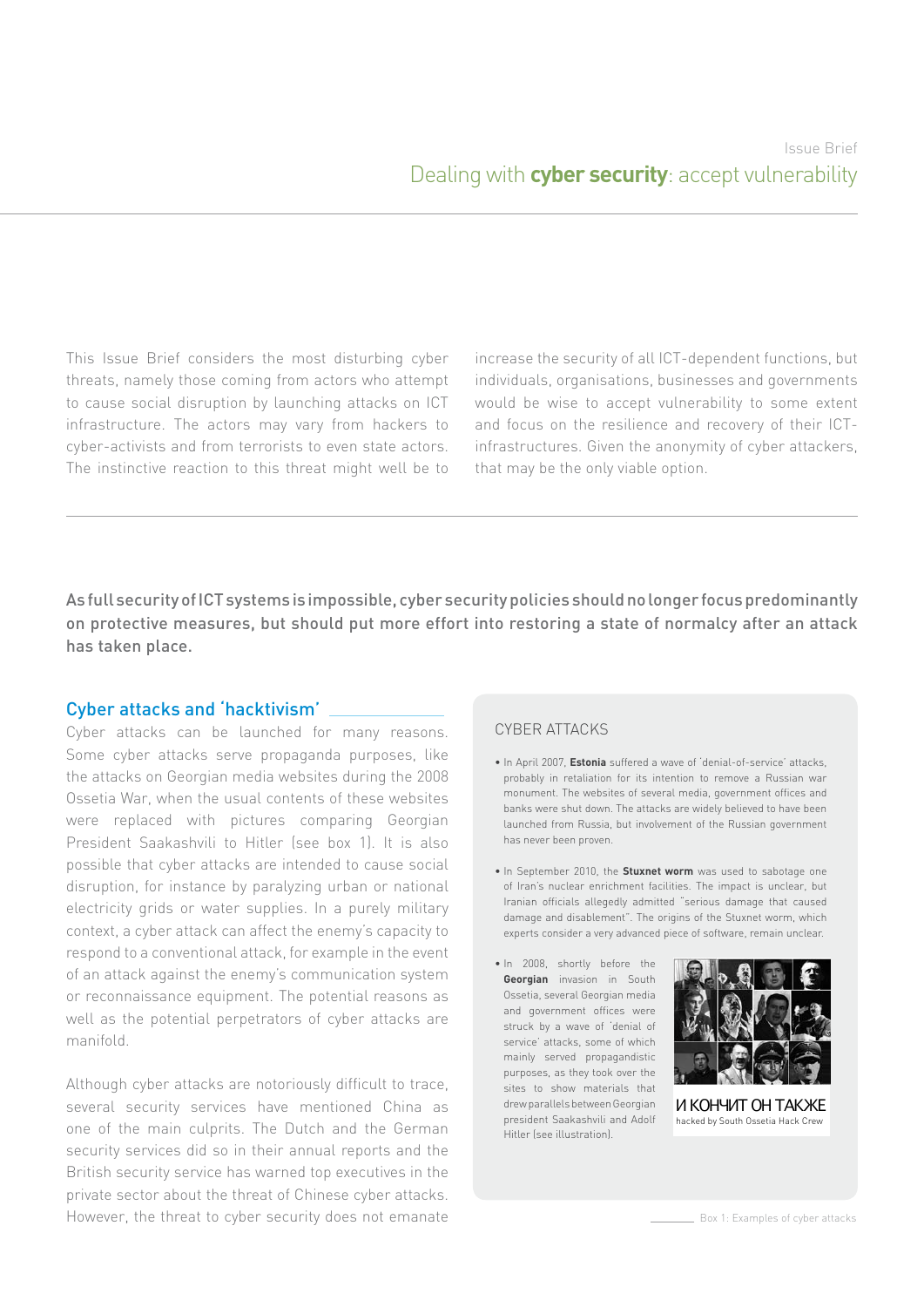

# **World Foresight Forum** Secure homelands for future generations

#### 'Hacktivism'

- On May Day 2010, tens of thousands protesters in Greece displayed their frustration about austerity measures. The demonstrations turned violent, with groups clashing with police and youth throwing stones, chanting "people don't bow down, it's time again for revolution".
- During the Israeli invasion in Gaza in early 2009, hacktivists from both sides engaged in 'denial-of-service' attacks, website defacings and efforts to shut down facebook groups, primarily in an attempt to discredit the opponent and win the propaganda war.
- During its 2009 edition, the Melbourne International Film Festival was forced to shut down its website after Chinese hacktivists had launched a series of 'denial-of service' attacks. The reason was that the festival would show a movie which the hackers considered anti-Chinese. Festival-related information on the website was replaced by the Chinese flag and slogans criticising the controversial filmmaker.



Figure 2: Numbers of new malware signatures per year Box 2: Examples of 'hacktivism'

from state actors alone. Non-state actors may want to attack ICT infrastructure as well. In some cases, the attack is not intended to cause social disruption but to propagate a political cause. This latter phenomenon has been labelled 'hacktivism' (see box 2). So far, non-state actors have not caused large-scale disruption, but there is no guarantee that they will not do so in the future. The number of malware signatures has grown dramatically over the last couple of years, indicating an increasing willingness to engage in actions to break into or otherwise disturb ICT-systems (see figure 2).

#### Impact of cyber attacks

As societies continue to become more dependent on ICT, cyber attacks will become an increasingly viable and strategically interesting option, for both state and nonstate actors. Figure 3 shows a strong upward trend in the proliferation of ICT, and there is little reason to assume that this trend will be reversed any time soon. For instance, an increasing number of public and private services are controlled by ICT. Water, electricity, banking and aviation are just a few examples of goods and services that can only be provided when their ICT infrastructures are up and running. What exacerbates the vulnerability is that many ICT systems depend on each other. A cyber attack can thus create a 'domino effect', where the disruption of one system is the result of the disruption of another. The potential impact of cyber attacks is, therefore, growing and can be achieved at relatively little cost to the perpetrator.

#### ICTvulnerability

The ICT domain is rife with vulnerabilities to cyber attacks. As a result, it is unrealistic to assume that ICT networks can guarantee the deflection of all attempted illicit penetrations. There are three main reasons for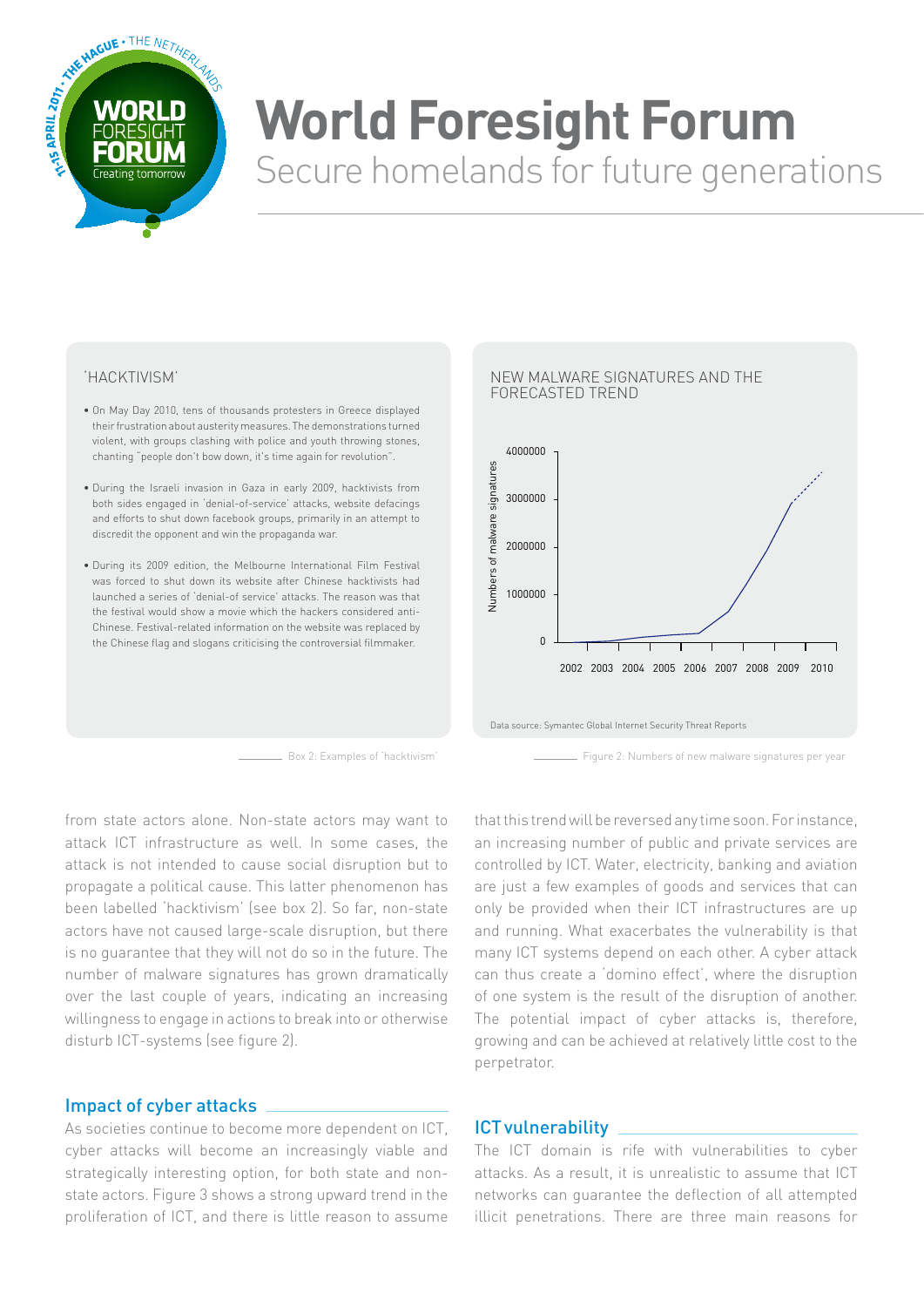

Figure 3: Key Global Telecom Indicators

this. First, hackers can easily operate anonymously and their actions are hard to trace, thereby lowering the barrier to engage in malevolent cyber activities. For example, hackers may use proxy networks to conceal their IP addresses. This is not hard to do and even casual users sometimes use these networks to hide or reroute their traffic via different servers. A benign application of these networks may be to circumvent online censorship, but hackers use the networks to hide their tracks. Secondly, ICT networks cannot be anything other than complex systems of interdependencies. There are so many elements that can be attacked that it is virtually impossible to fully rid systems of all vulnerabilities that may jeopardize security. This is further complicated by new technologies which may render previously secure parts of systems vulnerable. Lastly, a security problem that is often overlooked arises during production, even before systems go online. As a cost-cutting exercise, many ICT components are manufactured abroad, which leaves the integrity of components open to corruption through the introduction of 'backdoors' in the hardware that allow hackers to covertly penetrate systems despite the presence of the latest security measures. ICT security therefore requires either indigenous ICT component production or an integrity verification system.

#### Cyber security and national security

With a growing number of salient cyber attacks and increasing potential impact, the need to address the security of the ICT infrastructure has not escaped policy makers. In several countries, this growing prominence has prompted policy makers to include the protection of ICT infrastructure in their national security strategies, treating them on a par with more 'established' threats like terrorism (see figure 4). Also, some countries, such as Australia, the US, the UK and Canada, have adopted cyber security strategies (see figure 5).

Understandably, these strategies stress various types of protective measures. First, they engage in what one could call the last line of defense, that is, measures to protect objects against attacks. With regard to cyber security, one could think of installing firewall systems on a network, either as software or as hardware. However, given the many vulnerabilities of ICT systems, this type of strategy is likely to be insufficient for the three reasons mentioned in the previous paragraph. Therefore, the strategies also include elements of a second type of protective measures, the so-called defense-in-depth strategy designed not to ward off an attacker, but rather to delay and disrupt cyber attacks, and to increase the costs of an attack.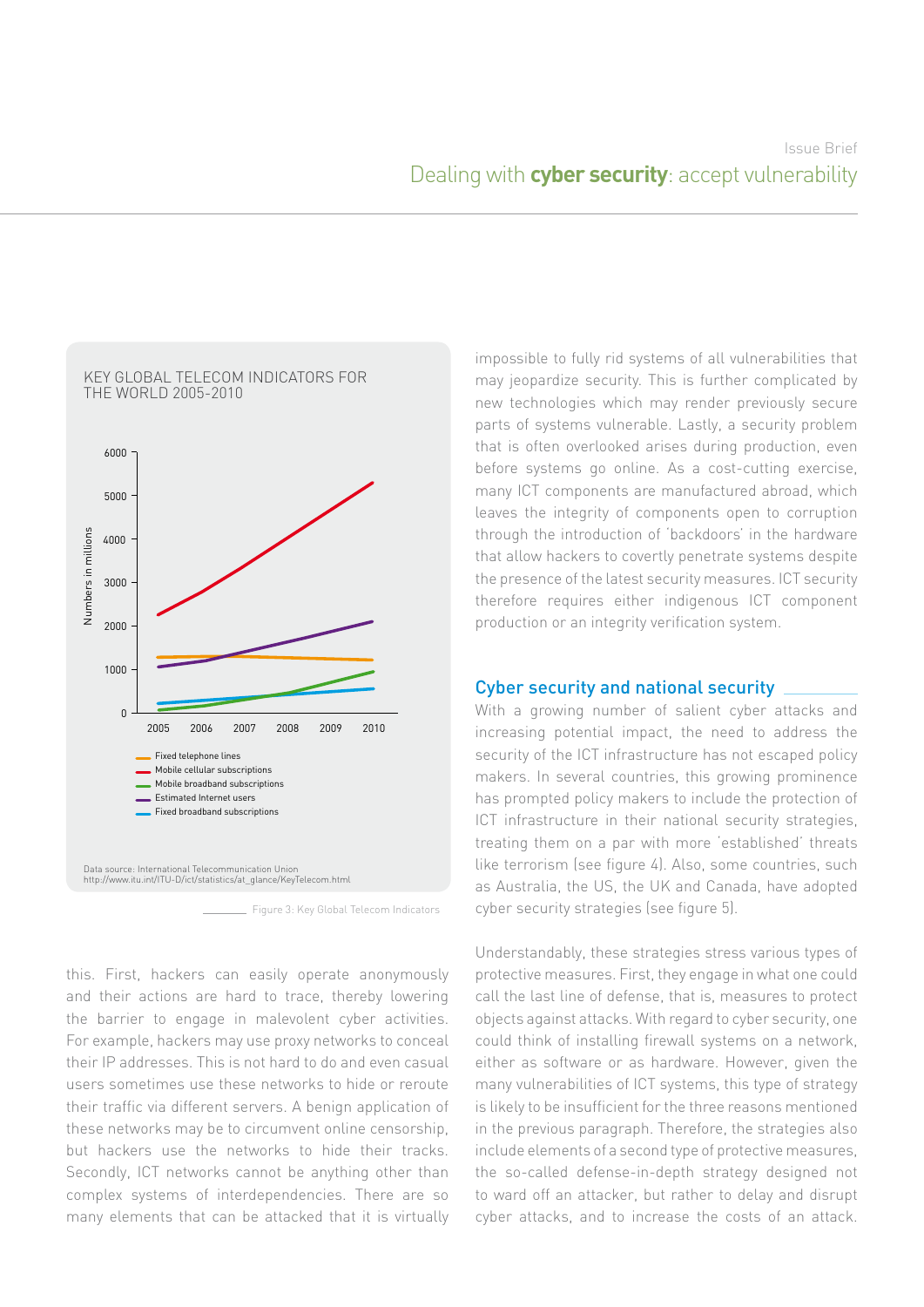

### **World Foresight Forum** Secure homelands for future generations



#### Score of term in national security strategy

**SECURE** pas **CYBERSPACE** Figure 5: Cover pages of the Australian, Canadian,

British and US cyber security strategies

Figure 4: Cyber issues and terrorism in three national security strategies

By adding multiple layers of defense, with each new layer providing a unique obstacle, cyber defense gains time and is better able to detect, fend off or mitigate a cyber attack. This defense-in-depth strategy encompasses more than mere technical solutions and may be considered a process rather than a product, such as a firewall. It also includes raising awareness and the training of personnel and users of networks, something that is addressed in all four strategies.

Given the nature of the cyber security threat as discussed in the previous section, it is doubtful, however, whether these approaches will suffice. The anonymity of the cyber attacker especially has important implications since, with anonymity more or less guaranteed, there is little point in focusing on deterrence or retaliation. Both deterrence, one of the pillars of the US Comprehensive National Cybersecurity Initiative (CSNI),

and retaliation depend on the ability to identify and locate the enemy, which is extremely difficult in the case of a cyber attack. For instance, laws against cyber attacks will not deter cyber attackers who know that they cannot be found. This is not to say that no laws against cyber attacks should be introduced, but this approach should not be the main thrust of a cyber security strategy. Also, the CSNI emphasizes threat detection and cyber counterintelligence. Of course, actions along these lines are useful in learning about the methods used by cyber attackers, but it should be noted that here the anonymity of cyber attackers is again an inhibiting factor. As it is impossible to monitor all potential cyber attackers, the nature of the next cyber attack is consequently bound to remain uncertain. This being the case, it is difficult to take adequately informed security measures. Therefore, more emphasis should be put on post-attack recovery,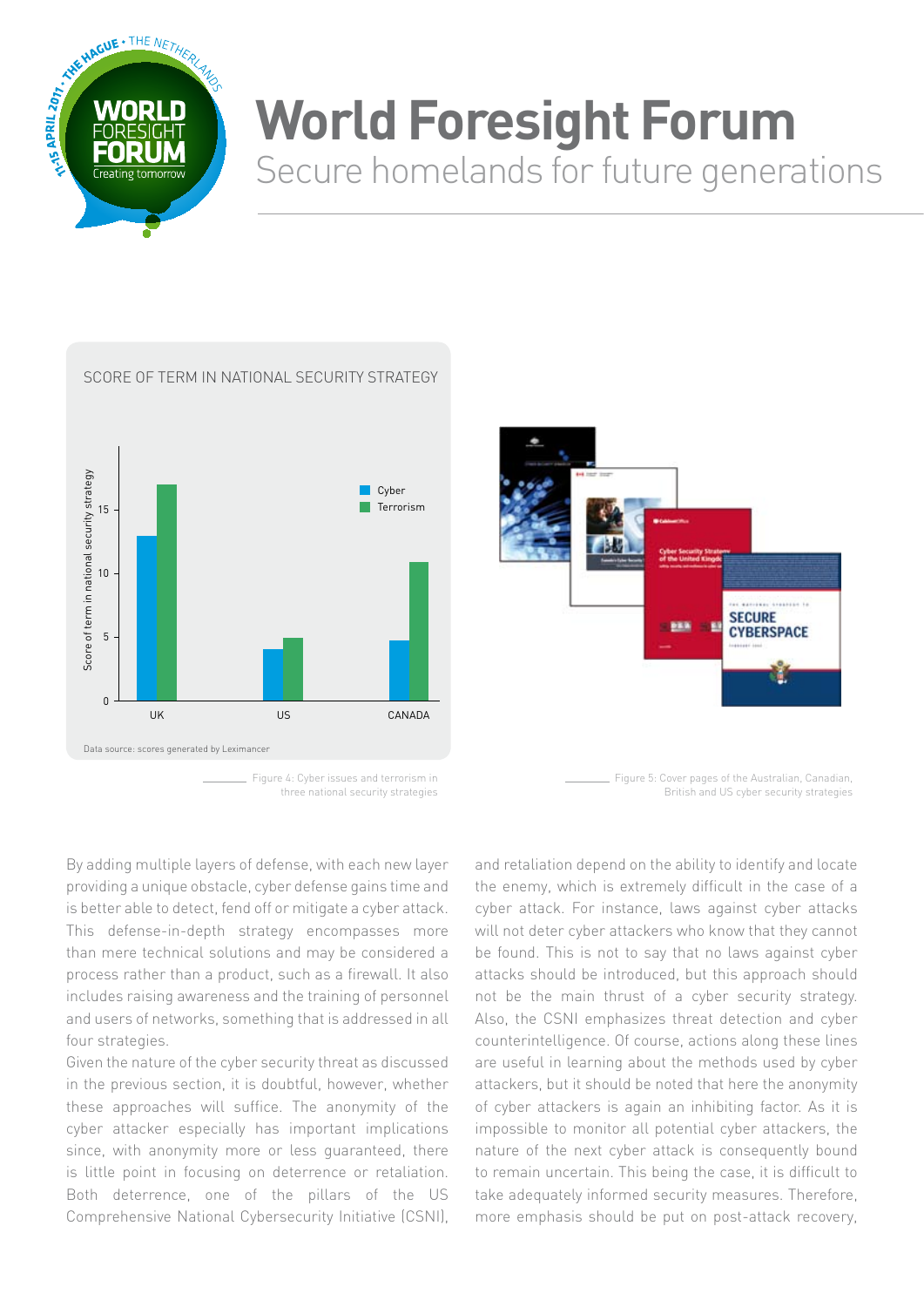an approach that none of the strategies, with the possible exception of the British one, explicitly endorses.

#### The new approach

The Australian and the British cyber security strategies recognize, at least more so than the CNSI and the Canadian strategy, that the nature of the threats to cyber security calls for a new type of strategic thinking about the means to counter them. The anonymity of the attackers makes strategic concepts like deterrence and retaliation difficult to implement accurately. Also, security measures may not suffice in a situation where little is known about the nature of the cyber attack. In the words of the Australian Cyber Security Strategy: "The inherent characteristics of a borderless, lightly regulated and largely anonymous online environment make it impossible to prevent all security incidents from occurring." In spite of the merits of measures to protect ICT systems against cyber attacks, policy makers therefore need to accept a certain level of vulnerability and redirect their focus to recovery and resilience, the ability to restore a state of normalcy after disruption. With recovery and resilience as the core principles, the primary cyber security objective is not about deflecting all cyber attacks, but rather about effectively mitigating the impact and quickly restoring the original situation. A recoveryand-resilience approach extends beyond technical measures alone and should also include measures to train staff and users of vital ICT networks, develop a joint public-private response capability, facilitate rapid public-private information exchange, allocate a central communication point, and inform and involve the public.